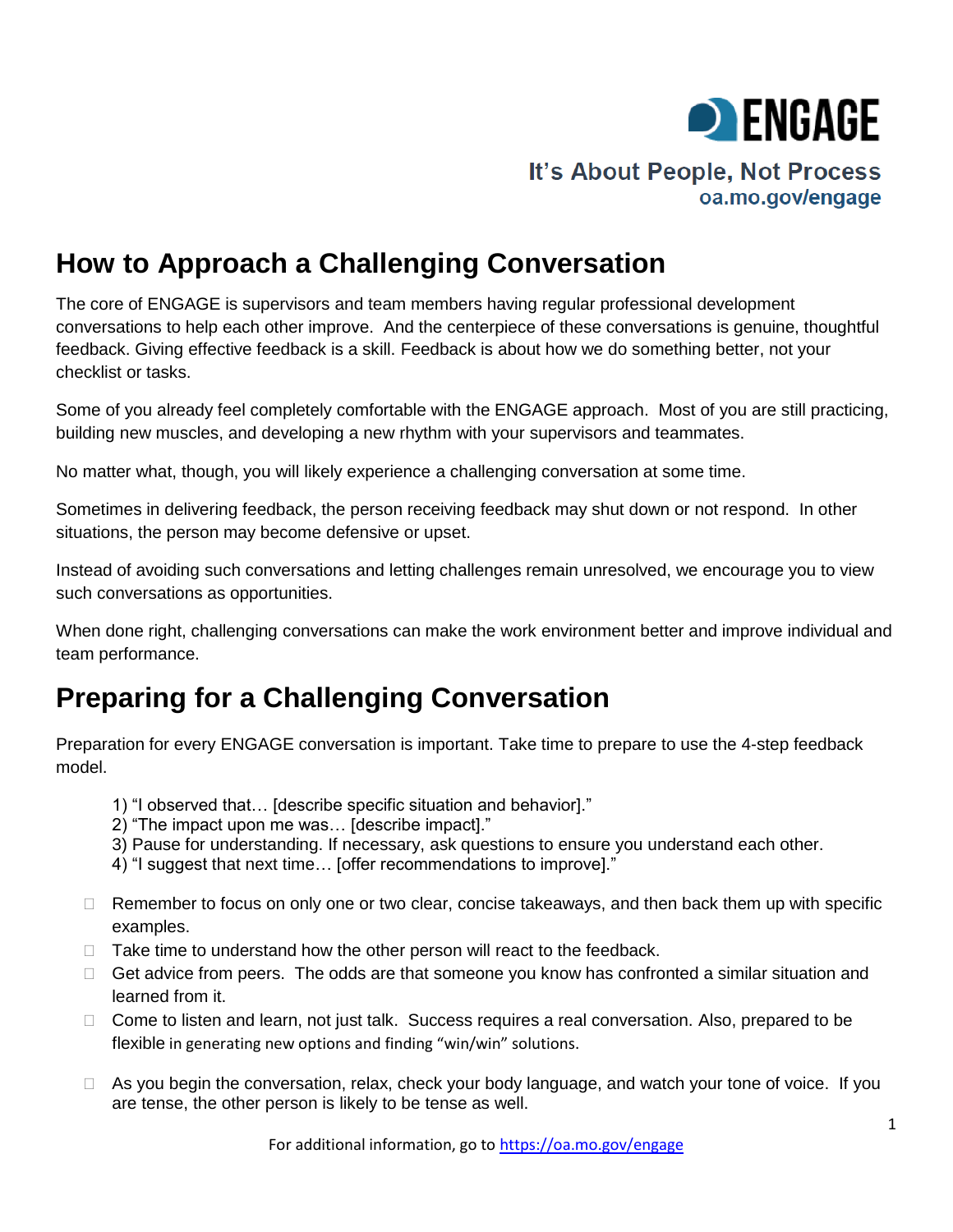

 $\Box$  Lastly, remain open to feedback yourself.

So let's check out a couple examples on how we can tackle these opportunities.

## **What if someone doesn't engage at first?**

How can a supervisor handle this challenge? The team member had identified improving their communication skills as a professional development goal during previous ENGAGE conversations. The team member has been improving in speaking more clearly and confidently when giving presentations, but in the last meeting they did not.

*Supervisor: Sharon, I want us to talk today about one of your goals for the year – your communication skills. You've done a great job with your communication skills. Two weeks ago, I noticed that you gave a clear and easy to understand presentation on the project to your team. But yesterday, I observed you looked down at the floor and mumbled. I found your update hard to follow. Other team members did too.* 

*Employee: OK.* 

*Supervisor: Did you feel a difference in how you presented yesterday?*

*Employee: (shrugs)*

*Supervisor: We agreed that building your communication skills was a top goal for this quarter. And the better your communications skills are, the better you team will be. I want to help you get better. Sharon, I really want to see you succeed.*

*Employee: OK*

*Supervisor: I suggest that we find some opportunities for you to work on your communications skills.* 

*Employee: OK.* 

*Supervisor: You did a great job with your update two weeks ago. What was the difference this week?* 

*Employee: Well…… I know I had more time to prepare two weeks ago.* 

*Supervisor: Why do you feel that way?*

*Employee: Well this one I didn't get a few minutes to review my notes before the meeting.*

*Supervisor: Well let's make sure that we give you enough time to prepare for your update. Will that help?*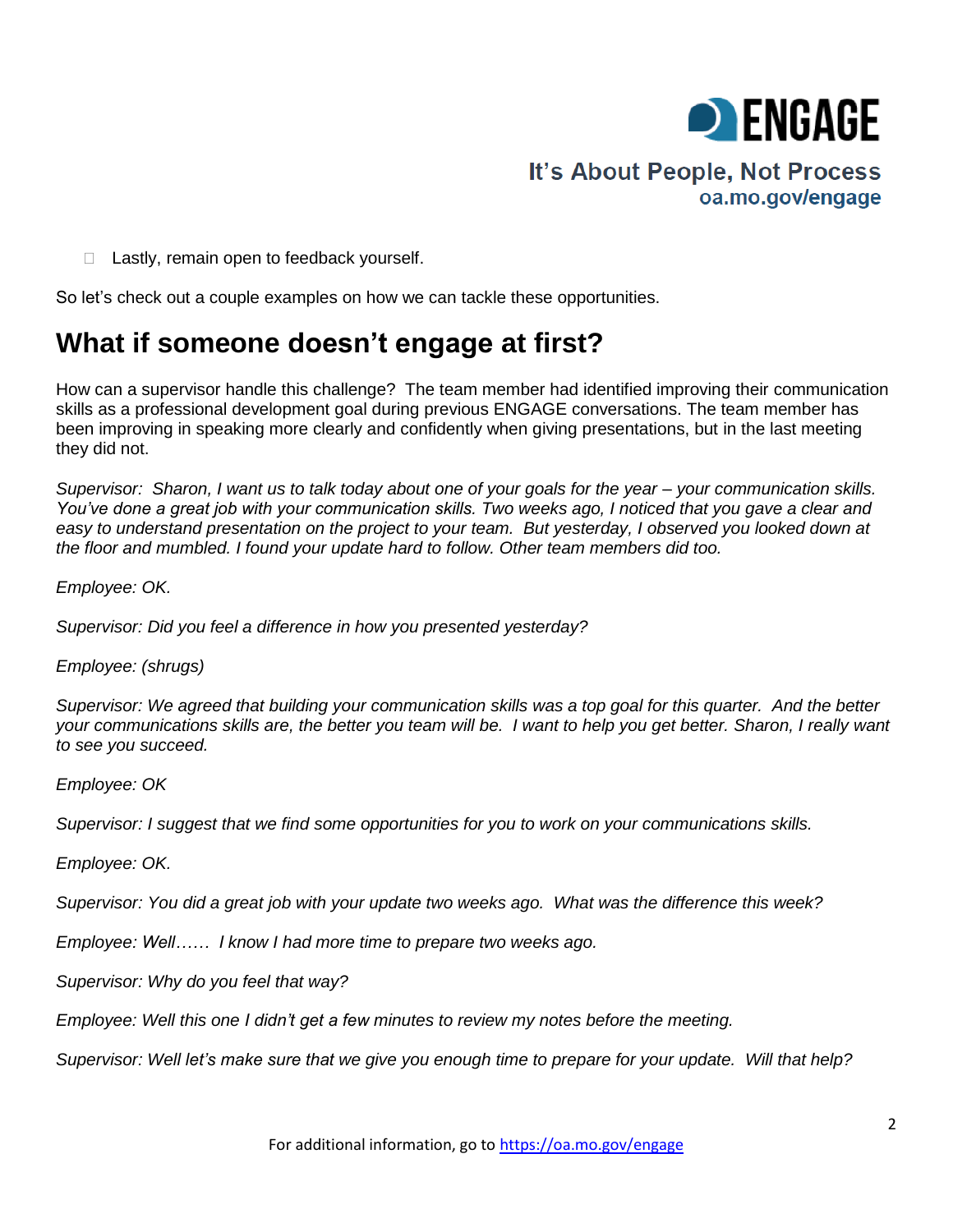

*Employee: Well this time I know right before the meeting you asked me to run some numbers so I was working on those numbers up until the time of this meeting.* 

*Supervisor: Wow. I didn't realize that. I completely missed it. Thank you for letting me know. I will try not to put anything on your plate at the last minute – and if I do, remind me that you would like a few minutes to prepare for your presentation. I bet we can have either you do it later or have someone else do it if there is a short fuse. I want to make sure that we can focus on you giving a good update to the team. Can we try this?*

*Employee: OK. Let's try it.*

## **What if someone becomes defensive?**

Imagine the same basic situation, but the team member reacts very differently.

*Supervisor: Kelly, I want us to talk today about how you're making progress on one of your goals– your communication skills. I've seen your communication skills improve. Two weeks ago, you gave an easy and clear understanding of your summary to your team members. But yesterday I noticed that you were looking at the floor and mumbling. I found your update was hard to follow and other team members did too.*

*Employee: Whatever.* 

*Supervisor: Did you feel a difference in your presentation yesterday?*

*Employee: No, not really!*

*Supervisor: Kelly, I feel that there is an issue. I feel that we are not having a conversation right now.*

*Employee: No, it's fine. Go on.*

*Supervisor: Ok, I want to be sure we are on the same page. I respect your opinion, but yesterday I just couldn't hear what you had to say. And I know other team members did as well because they asked for clarification afterwards.*

*Employee: Whatever.* 

*Supervisor: Kelly – I want you to be successful. You're a valuable team member. And you have had wonderful communication skills. Two weeks ago you were strong and gave a concise presentation. Last month, you were looking forward to building these skills.* 

*Employee: Yeah, I know.*

*Supervisor: You did a very good job with the team update two weeks ago. What was the difference this week?*